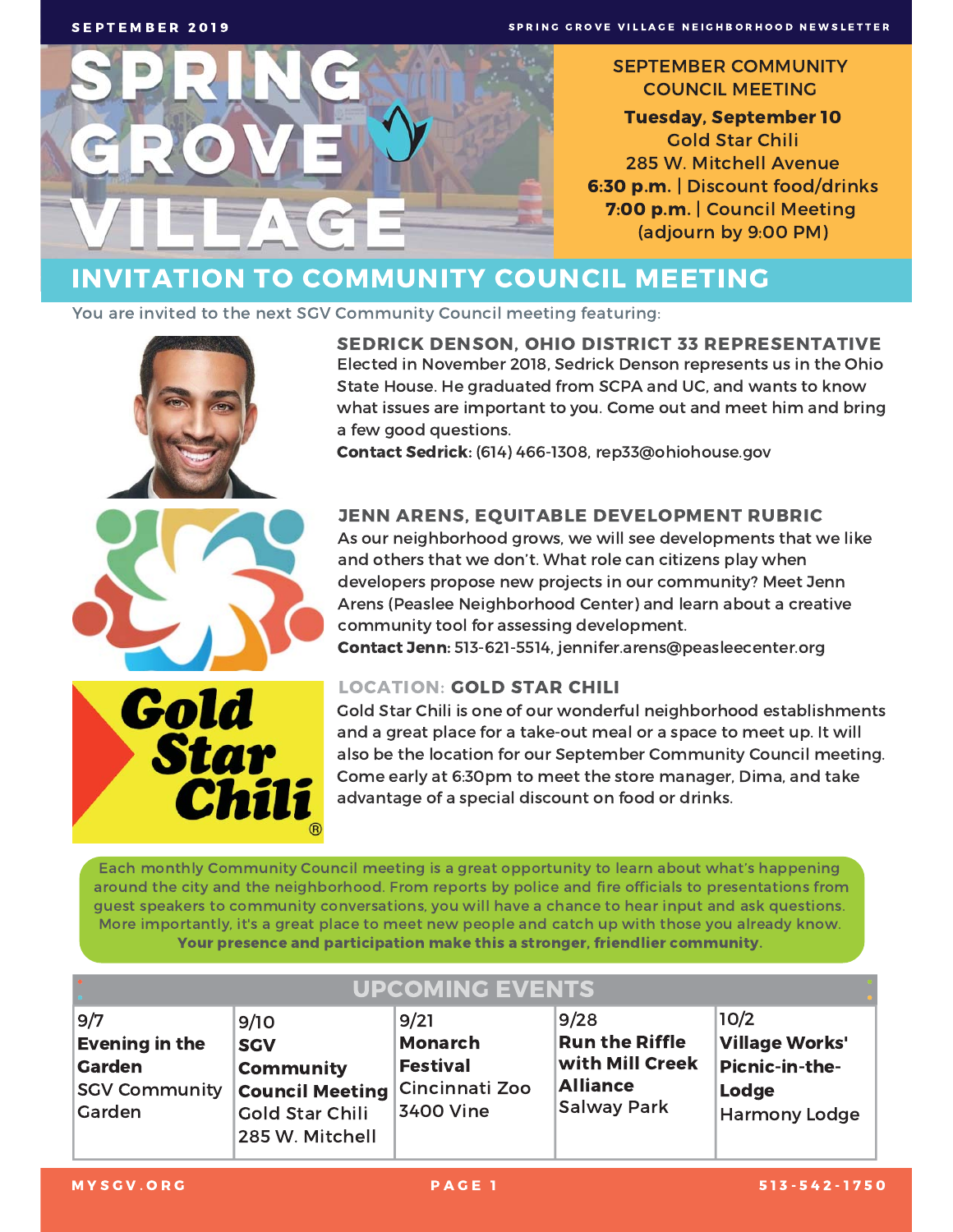#### **COMMUNITY COUNCIL MEETING REPORT: AUGUST**

#### BY LIZ VIRGO, COMMUNITY COUNCIL BOARD MEMBER

Thank you to our neighborhood Firehouse for hosting our monthly Community Council meeting on August 13th! We enjoyed pizza and hearing from our two guest speakers, Lakeisa Ealy of the nonprofit Cincinnati Preschool Promise and Hamilton County Treasurer Robert Goering.

Lakeisa Ealy was helpful and enthusiastic as she explained that Preschool Promise helps provide families who need it most with tuition assistance to community-based preschools or Cincinnati Public Schools preschools. Not only does Preschool Promise help individual families, they also provide support for preschool providers. You've probably seen the star ratings posted on the Step Up to Quality signs around town. The Step Up to Quality program is administered by the Ohio Department of Education and the Ohio Department of Job and Family Services. Preschool Promise is not a part of these government departments, but they use the Step Up to Quality rating system to determine which preschools need Quality Improvement. Preschool providers that receive a rating of 1 or 2 stars can apply for Quality Improvement support through Preschool Promise and receive coaching to improve their quality.

After Ealy was finished, Treasurer Robert Goering answered several questions about the Department of Treasury. Goering explained that his department collects property taxes, but does not set them. Goering answered several questions about the Land Bank Program, which repurposes abandoned properties with delinquent taxes. More information about this program can be found at www.hamiltoncountylandbank.org. The Treasurer also mentioned that payment plans can be arranged for tax delinquencies.

The meeting ended with an announcement from the Winton Place Youth Center that they are seeking new Board Members. Please visit www.wpyouthcenter.org to contact this important community organization if you are interested in learning more about serving on their Board.



![](_page_1_Picture_7.jpeg)

August Community Council meeting at Engine Co 38 firehouse

Off. Cummins & Capt. Gregoire

#### **REMINDER: EVENING IN THE GARDEN ON SEPTEMBER 7**

#### BY ANDREA FARMER, GARDEN SECRETARY

You are invited to the 2nd annual Evening in the Garden! It will be the first weekend after Labor Day, on Saturday, September 7, from 7:00 - 9:00 pm. Please come and bring your friends and neighbors with you to the SGV Community Garden, located at the intersection of Chickering and E. Epworth Avenues.

![](_page_1_Picture_13.jpeg)

Please RSVP to Mrs. Nannie Oliver, Garden Coordinator, at 513-542-8440, or to Andrea Farmer, Garden Secretary, at andreastephaniefarmer@gmail.com. We look forward to seeing you!

#### **WINTON PLACE YOUTH CENTER FUNDRAISER**

#### BY JAMIESON WILLIAMS, WPYC EXECUTIVE DIRECTOR

The Winton Place Youth Center is currently running our FALL Frenzy Raffle! This fundraiser raises money for WPYC programs and gives you a chance to win a \$50 Gift Card or UP TO \$500!

There's a drawing each day in October. Tickets can be purchased at the Youth Center or online at www.wpyouthcenter.org

![](_page_1_Picture_20.jpeg)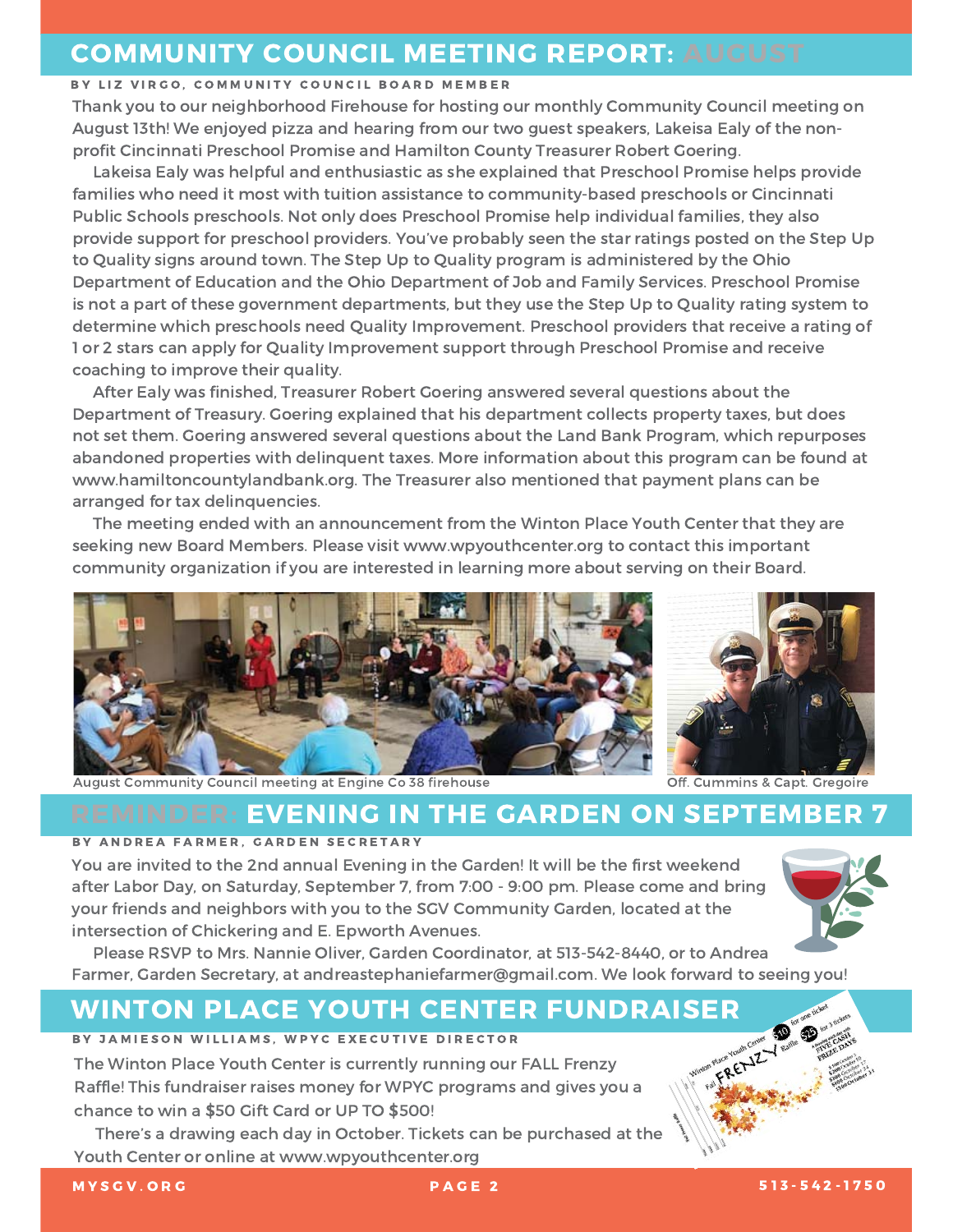#### **JOIN THE WINTON PLACE YOUTH CENTER BOARD**

#### BY JAMIESON WILLIAMS, WPYC EXECUTIVE DIRECTOR

The Winton Place Youth Center currently has a vacancy on its Board of Directors. It is our hope that there are community members interested in joining. Being passionate about youth and their development is the most important quality we look for in a board member, however, there are some extra assets that would prove beneficial. Media or corporate connections will assist WPYC in its growth and sustainability. The position does require fundraising and networking on behalf of the youth center.

The commitment will entail a minimum of one meeting per month. If you are interested in joining, please email Executive Director at jwilliams@wpyouthcenter.org with a resume or short bio and why you're interested. The board will then vote on and induct any new members.

#### **A SPECIAL THANKS FROM WPYC**

#### BY JAMIESON WILLIAMS, WPYC EXECUTIVE DIRECTOR

We would like to give a SPECIAL THANKS to the following individuals and organizations:

- Matthew Church for their continuous support of our program and for providing transportation to the Cincinnati Zoo, The Place, & Great American Ball Park this summer!
- Zins Plumbing for all the assistance this year for all of our issues that arose.
- Ms. M. Stewart for providing snacks to our students this past school year! Providing snacks for 50 students each day can really add up.
- Mr. J. Jordan for tutoring students and leading a workshop for some of our older students. We may be forgetting some people, but thank you to everyone who participates in our fundraisers and attends our community programs! We would not have made it 35 years without the support of Spring Grove Village. Here's to 35 more!

#### **PROPERTY TAX UPDATE**

#### BY JERRY CARRICO, COMMUNITY COUNCIL BOARD MEMBER

On August 15, the Property Tax Working Group had its latest meeting. At this meeting, Phil Denning, the City's Director of the Department of Community and Economic Development, gave a presentation on how the tax abatement process works. There are basically two types of abatements: commercial and residential. The

commercial abatements go through a rigorous review process (which can include the Ohio Tax Incentive Review Council); whereas the residential process is simply a checklist. If the developer has done all the things on the list, they qualify for the abatement. According to Mr. Denning, the residential abatement could only cover the increased value above whatever amount at which it was acquired. I was surprised that he was not aware of a loophole that allows the developer to demolish a perfectly good house then have its property revalued at the amount of the empty lot before applying for the abatement. This is a loophole that most in attendance agreed must be closed.

It is important to note that most cities target residential abatements in areas that are blighted or otherwise require new housing investment. This is not the case in Cincinnati. This lack of a targeted area allows developers to capitalize on the abatement process in areas where housing is already at a premium or the area is gentrifying. This is another problem the working group is tackling.

Enclosed in this newsletter is a flyer breaking down the amount of residential abatements granted, by neighborhood. It is easy to see that whereas Hyde Park received over \$42M and OTR over \$20M, Spring Grove Village received less than \$50,000. Kind of bring things into focus, doesn't it? Also enclosed is a flyer about an upcoming meeting for public input on Tuesday, September 24 at 6 pm. This may be the final meeting requesting public input so it is important that you make your concerns known. If you want your views to have an impact, you have to let the city representatives know. Be involved. Be informed. Be heard.

![](_page_2_Picture_20.jpeg)

![](_page_2_Picture_21.jpeg)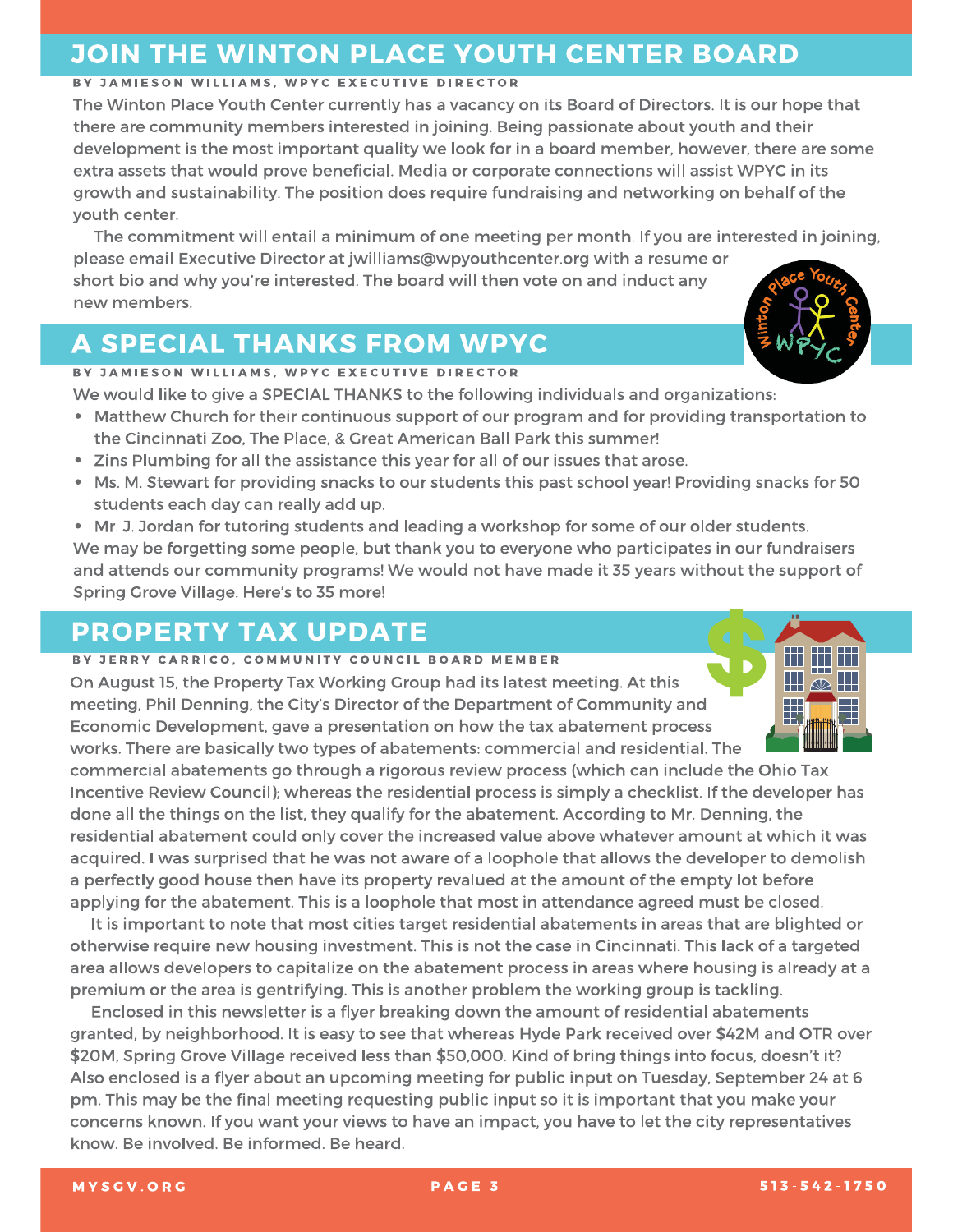#### **TNexidoor: JOIN AND UPDATE YOUR SETTINGS!**

#### BY GARY ROBBINS, COMMUNITY COUNCIL PRESIDENT

It is exciting that more than 500 neighbors in SGV have signed up for Nextdoor! As many of you know, Nextdoor is an online, Facebook-like network that provides a social/civic connection for those just in our neighborhood (address verification required). If you haven't already joined, talk with a neighbor about it and consider signing up. We provide postings there to keep us all informed of local neighborhood news. (You won't find this anywhere else.)

The sad news is that with so many postings, it's easy to tune out as many things may not be of interest to you. There are steps you can take to limit the amount of information you see. Consider making some of these changes to your Nextdoor settings:

1. Limit postings to only Spring Grove Village (this will dramatically reduce what you see). Nextdoor allows access to our neighborhood AND also our nearby neighborhoods.

2. If you prefer email access, consider a weekly digest of postings instead of individual messages. Need help? Please call 513-542-1750 to get assistance with your Nextdoor settings.

#### **PRESIDENT'S REPORT**

#### BY GARY ROBBINS, COMMUNITY COUNCIL PRESIDENT

Neighbors are horrified at the news of the shooting incident that took place this past month on Orient Avenue. And we grieve with the family who experienced the loss. District 5 Police tell us the investigation to learn the motive and find the perpetrator is ongoing. They tell us it was intentional and not a random event. If you know something, please call Crime Stoppers and leave an anonymous message at 513-352-3040.

Good neighbors, we are blessed by the number of folks who care about this neighborhood and do their part to contribute to make this a good community. Getting involved helps make us feel safer and accepted, and brings a sense of pride and inclusion. We have many ways to get involved - from committees and projects to formal involvement in organizations like the Community Council, Winton Place Youth Center, or Village Development Corporation. But, we especially welcome new ideas and initiatives - what is your gift that you want to offer? SGV 2.0 is one place where new ideas are welcomed. I hope you consider participating in this wonderful work. (And stay tuned for the next SGV 2.0 gathering - a town hall-like event to see the work of Pathway working groups from many residents in the neighborhood!)

Over the next 3 months of Council meetings, we will be reviewing current volunteer opportunities. It is our hope that you will find something that interests you. Come to a meeting, find a friend to partner with, and discover a new sense of community here. At each November Council meeting, we hold an election for our Community Council Board. If you have the time and interest in serving in this way, please think about this opportunity. Per Council by-laws, a list of candidates for the ballot will be printed in our October newsletter. Candidates need to inform us of their interest by the October Newsletter deadline in order to be on the ballot (no write-ins allowed). Call 513-542-1750, email springgrovevillage@gmail.com, or talk with any current board member to share your interest. In support of more community involvement, the Community Council Board is planning to provide some leadership training - consider taking advantage of it as a way to get started. This will be open to all community members and will especially welcome our younger residents.

Urban Forestry, each year, makes free trees available to citizens as part of their ReLeaf Program (see attached flyer). The Mill Creek Alliance is sponsoring a special "Run the Riffles" Event down at Salway Park on Saturday, 9/28. This is a full day event with something for everyone. Checkout the details on their website: www.themillcreekalliance.org/runtheriffles. Be sure to follow other events sponsored and held at Spring Grove Cemetery including tram tours, run/walk events, live entertainment, and more: www.springgrove.org/events/. And, of course, look for all of our neighborhood events posted online at: www.MySGV.org/events. (If you have events of interest to neighbors please let us know: springgrovevillage@gmail.com.)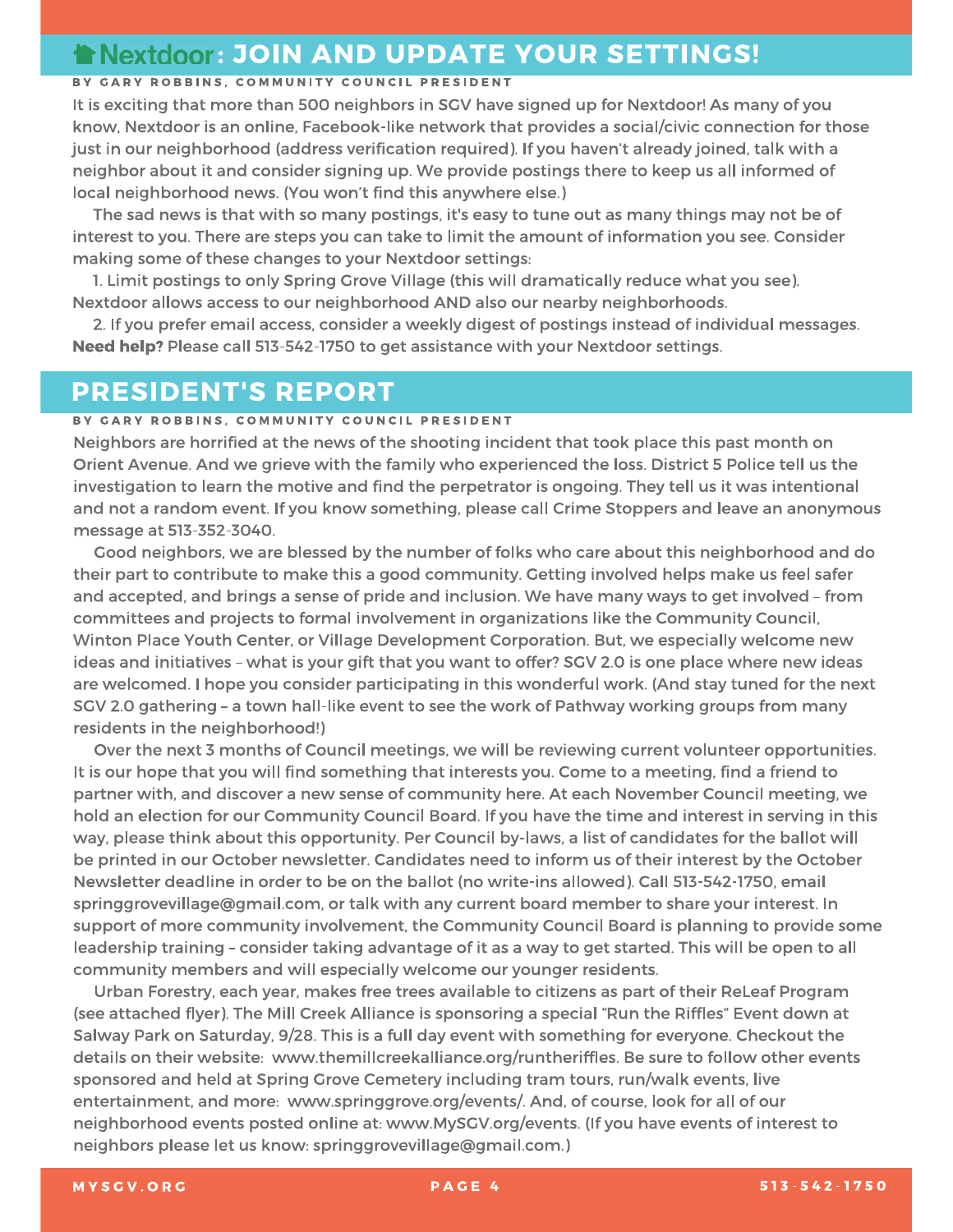# PROPERTY TAX WORKING GROUP **PUBLIC MEETING**

#### **Tuesday, September 24, 2019** | **6 - 8 p.m. United Way of Greater Cincinnati** 2400 Reading Road, Cincinnati, OH 45202

![](_page_4_Picture_2.jpeg)

Throughout the past few months, the Property Tax Working Group has been studying trends related to property taxes in order to make recommendations aimed to help seniors and those with special needs, living on a limited income, remain in their homes. The Working Group has also been looking at the varying effects of tax abatements on the neighborhoods of Cincinnati and will make recommendations for possible changes. **We would like to hear your thoughts and opinions. Please come and share with the Property Tax Working Group.**

#### Visit **cincinnati-oh.gov/propertytaxproject**

for more information contact Samantha McLean at samantha.mclean@cincinnati-oh.gov | 513-352-4886 or the co-chairs, Carol Gibbs at csbgibbs@aol.com and Vice Mayor Christopher Smitherman at christopher.smitherman@cincinnati-oh.gov | 513-352-3464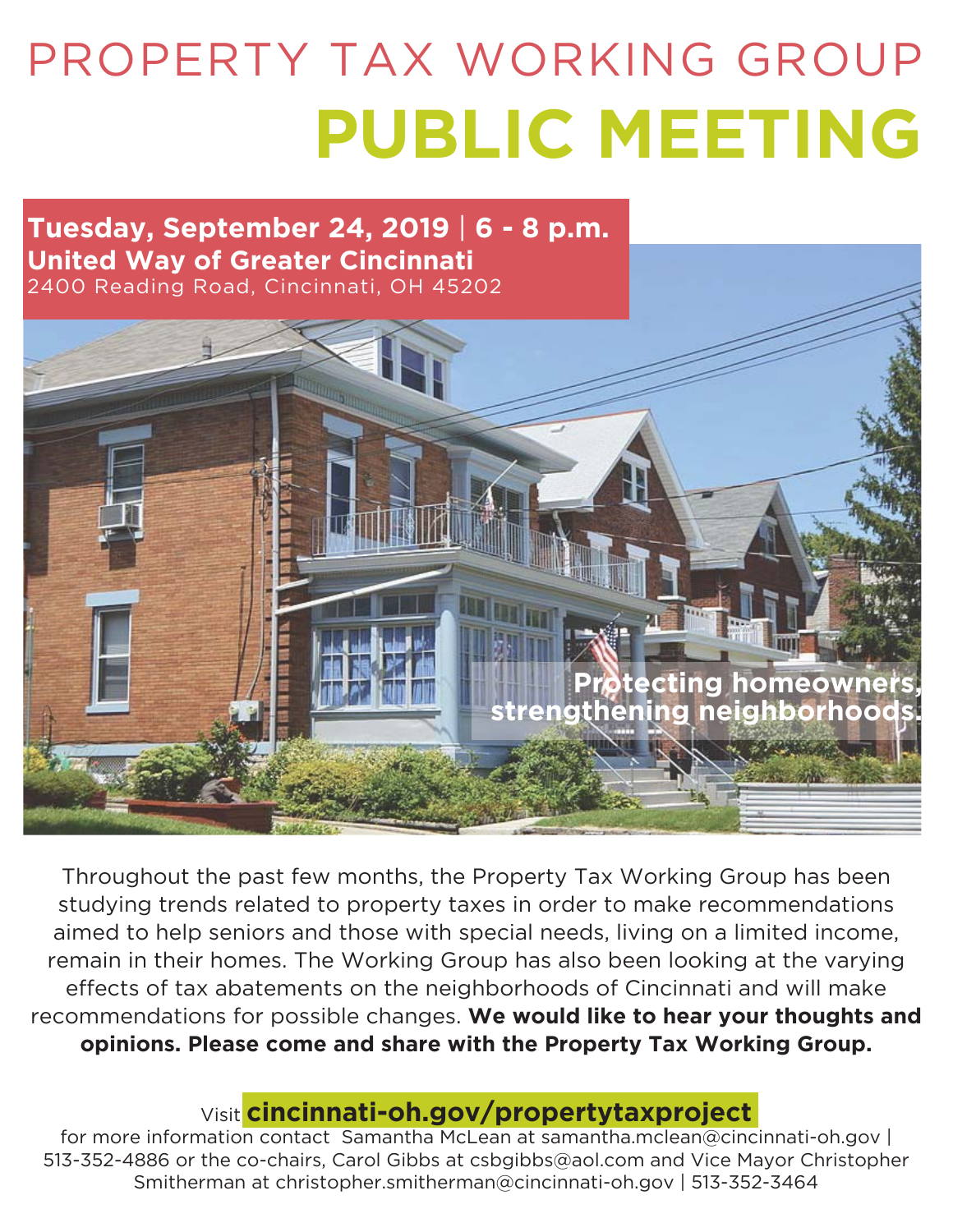## **RESIDENTIAL TAX ABATEMENT DATA OVERVIEW**

Prepared for the Property Tax Working Group

This data are based on the **Cincy Insight's Residential Tax Abatement Portal**. The data on this overview are from August 2, 2019. The Cincy Insight Portal is updated regularly and is interactive. It can be accessed here: **bit.ly/ResidentialTaxAbatements**

There have been **2,519** residential tax abatements totaling **\$166,188,996**.

#### **ABATEMENTS BY NEIGHBORHOOD**

| Neighborhood                                             | # of              | <b>Total Amount</b> |  |
|----------------------------------------------------------|-------------------|---------------------|--|
|                                                          | <b>Properties</b> |                     |  |
| Avondale                                                 | 32                | \$1,140,159         |  |
| Avondale - North<br>Avondale                             | 4                 | \$66,982            |  |
| <b>Bond Hill</b>                                         | 73                | \$2,095,646         |  |
| California                                               | 1                 | \$25,229            |  |
| Camp Washington                                          | 8                 | \$144,666           |  |
| Carthage                                                 | 1                 | \$0                 |  |
| Clifton                                                  | 44                | \$1,127,426         |  |
|                                                          | 41                |                     |  |
| College Hill                                             |                   | \$1,651,497         |  |
| Columbia Tusculum<br>Columbia Tusculum -                 | 92                | \$10,902,017        |  |
| East End                                                 | 6                 | \$517,364           |  |
| Columbia Tusculum -                                      |                   |                     |  |
| Mt Lookout                                               | 4                 | \$476,764           |  |
| Corryville                                               | 30                | \$1,052,241         |  |
| CUF                                                      | 80                | \$751,484           |  |
| CUF - Heights                                            | 1                 | \$3,968             |  |
| Downtown                                                 | 27                | \$2,452,737         |  |
| East End                                                 | 25                | \$11,707,328        |  |
| East Price Hill                                          | 26                | \$478,225           |  |
| East Walnut Hills                                        | 44                | \$1,794,029         |  |
| English Woods                                            | 1                 | \$22,597            |  |
| Evanston                                                 | 42                | \$1,580,295         |  |
| Hartwell                                                 | $\overline{2}$    | \$25,745            |  |
| <b>Hyde Park</b>                                         | 262               | \$42,042,383        |  |
| Hyde Park - Oakley                                       | 1                 | \$0                 |  |
| Kennedy Heights                                          | 11                | \$87,134            |  |
| Linwood                                                  | 14                | \$1,827,628         |  |
| Madisonville                                             | 43                | \$1,580,497         |  |
| Mount Adams                                              | 49                | \$8,865,755         |  |
| Mount Airy                                               | 8                 | \$215,806           |  |
| Mount Auburn                                             | 47                | \$2,437,967         |  |
| Mount Lookout                                            | 143               | \$9,603,488         |  |
| Mount Washington                                         | 20                | \$227,759           |  |
| North Avondale                                           | 18                | \$380,335           |  |
| Northside                                                | 204               | \$5,446,103         |  |
| Oaklev                                                   | 137               | \$4,282,218         |  |
| Over-the-Rhine                                           | 194               | \$20,224,475        |  |
|                                                          |                   |                     |  |
| Paddock Hills                                            | 4                 | \$75,626            |  |
| Pendleton                                                | 25                | \$1,685,002         |  |
| Pleasant Ridge                                           | 20                | \$585,909           |  |
| Roselawn                                                 | 3                 | \$9,940             |  |
| Sayler Park                                              | 15                | \$1,352,940         |  |
| South Cumminsville                                       | 13                | \$153,626           |  |
| South Fairmount -<br>Westwood                            | 1                 | \$0                 |  |
| Spring Grove Village                                     | 3                 | \$49,244            |  |
| <b>Walnut Hills</b>                                      | 51                | \$13,489,933        |  |
| West End                                                 | 30                | \$1,975,958         |  |
| West Price Hill                                          | 16                | \$248,620           |  |
| Westwood                                                 | 23                |                     |  |
|                                                          |                   | \$393,692           |  |
| Not Provided<br>Neighborhoods are based off of Community | 579               | \$10,927,522        |  |

#### **AMOUNT OF ABATEMENTS PER YEAR**

![](_page_5_Figure_7.jpeg)

![](_page_5_Figure_8.jpeg)

Ownership info for 413 abatements (\$14,587,352) not provided

#### **LEED CERTIFICATION STATUS**

![](_page_5_Picture_11.jpeg)

*52 abatements* \$15,357,434

![](_page_5_Picture_13.jpeg)

*224 abatements* \$60,424,156

![](_page_5_Picture_15.jpeg)

*144 abatements* \$13,612,025

*63 abatements* \$8,553,217

2,036 (\$68,424,165) not LEED certified

Council boundaries.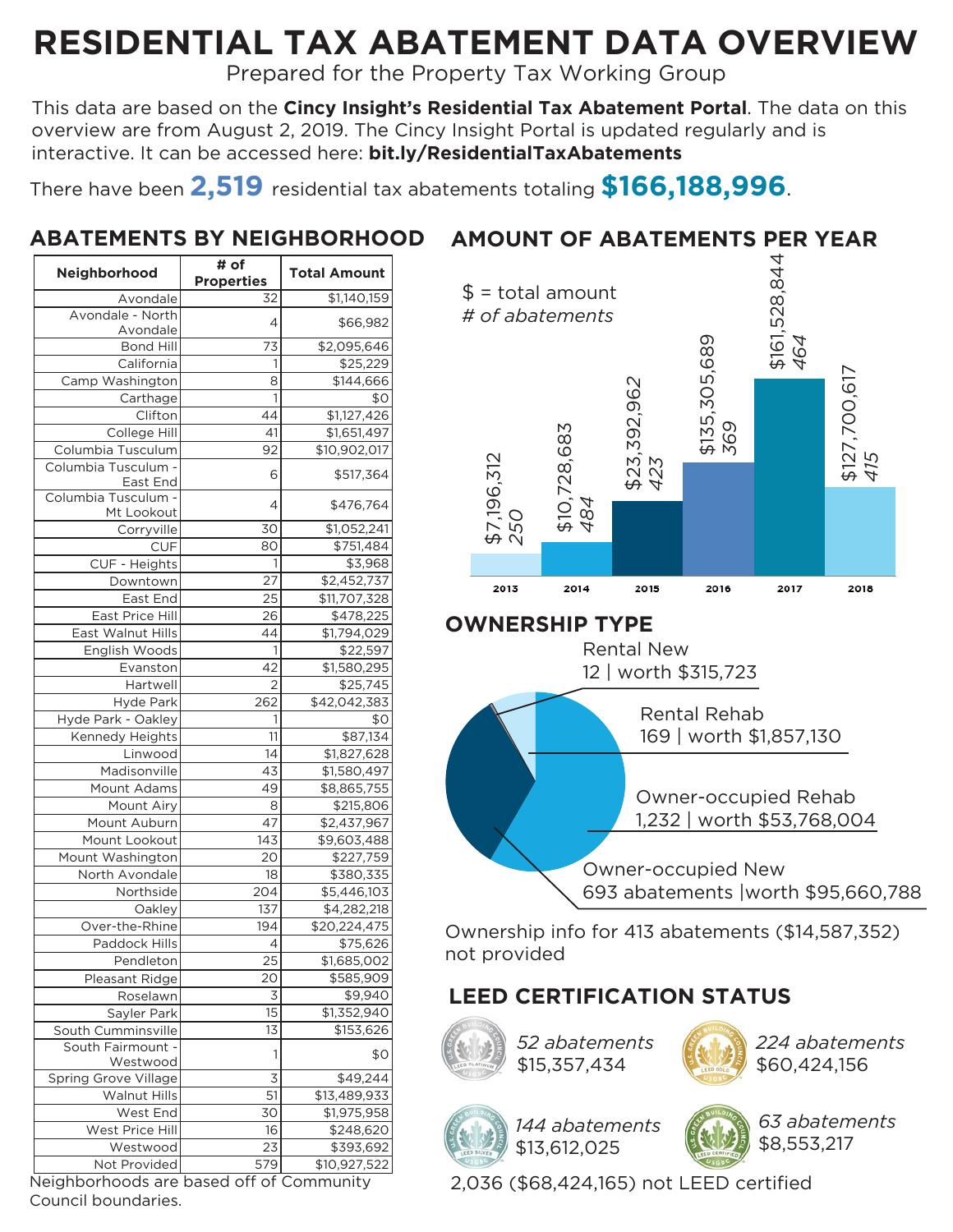![](_page_6_Picture_0.jpeg)

### ReLeaf Tree Program Fall 2019

The annual ReLeaf program began in 1988 with a mission to provide trees for homeowners who either have lawns that are too narrow to be planted by Urban Forestry or for those with conflicting utility service structures. The program has expanded to include schools, community areas, and other public green spaces. Eligible participants are provided a tree to plant in their front yard, providing the beauty and energy-saving benefits street trees bring. Funding from Duke Energy and the Cincinnati Parks Foundation allows us to provide the trees to Cincinnati property owners at no cost to them. To date, we have given away more than 18,000 trees.

**Interested in participating for 2019? Find a selection of trees & online registration at:**  https://www.cincinnatiparks.com/urban-forestry/

#### **Complete application by October 4th, 2019 for consideration.**

#### **To Qualify:**

- 1. Property must be within Cincinnati city limits.
- 2. Trees must be planted within 30 ft of the right-of-way or visible from the street. Planting between the street and sidewalk and in backyards is not acceptable.
- 3. Plant the right tree in the right place. Please consider the mature size of the tree. Be aware of any obstructions from wires, utilities, or other structures.

#### **Considerations:**

- This program is made possible through the support of the Cincinnati Parks Foundation and the Duke Energy Foundation.
- We do have a limited supply. Applications are a first come, first serve bases.
- A higher priority is given to planting trees on private property along streets the Cincinnati Park Board cannot plant due to narrow right-of-ways.
- Other priority areas include community focal points such as entrance ways, street triangles, areas near street intersections, and public frontages along major streets.
- Approved applicants are responsible for pickup and planting. Pickup will occur October 19, 2019 at 3215 Reading Road.
- Forestry staff will inspect each planting location before approving tree requests, and will inspect locations after planting to ensure guidelines are followed.
- If you have additional questions, please contact Urban Forestry at 861-9070.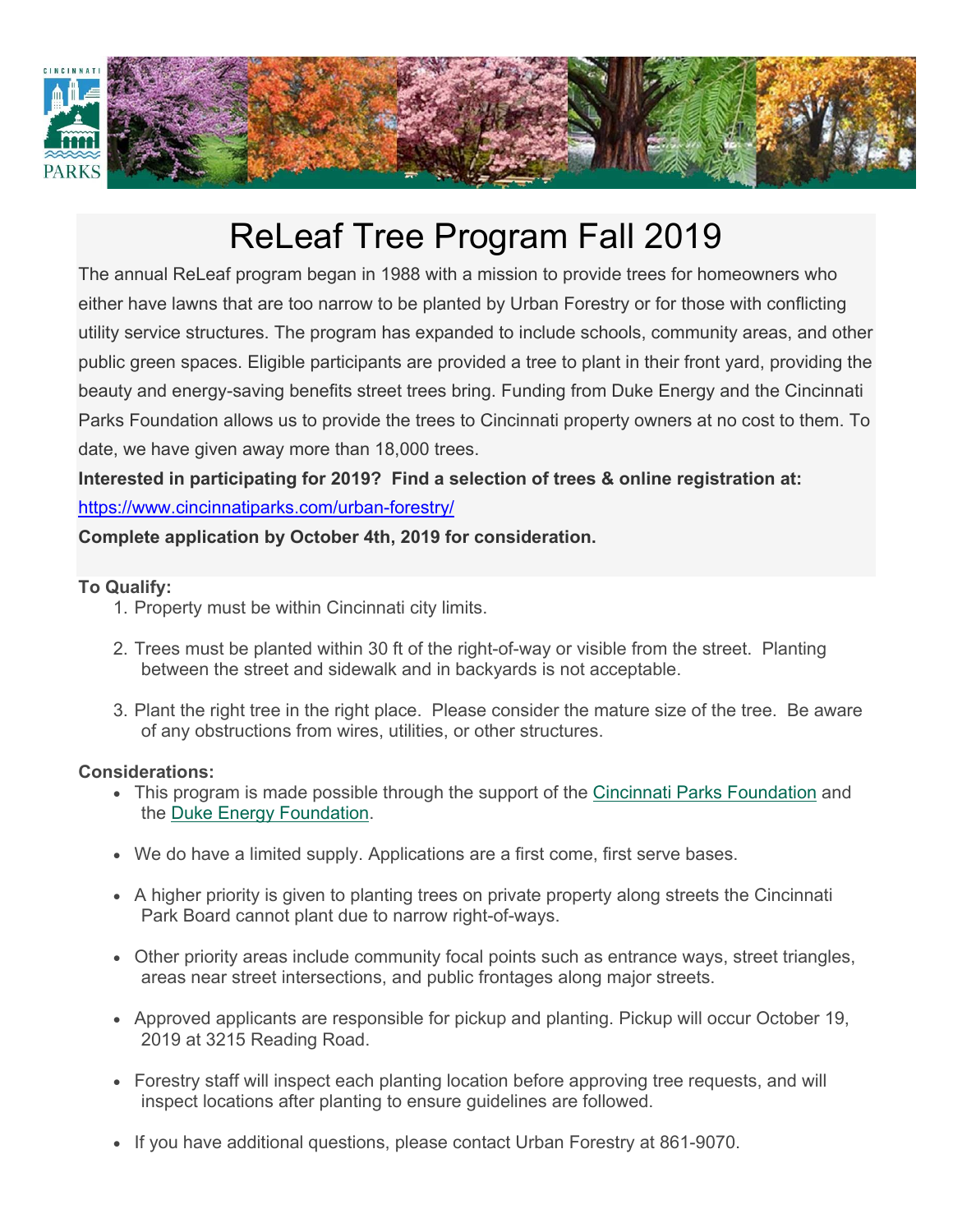#### COMMUNITY ADVISORY PANEL By Jerry Carrico

At the CAP meeting on August 21, Captain Ted Sampson of the Hamilton County Fusion Center and Brian Taylor of the Department of Homeland Security presented a synopsis of their Active Shooter Training course. They pointed out that active shooters present no apparent method or pattern in selecting their victims. In 2018 there were 27 active shooter incidents in 16 in states. It is important to distinguish between active shooter incidents and mass killings. The recent incident in which a member of the Sikh community killed four family members was a mass killing but he was not an active shooter. They were specifically targeted. They listed 10 key behaviors:

- 1. Demographics are not a good predictor.
- 2. ¾ of active shooters took a week or more to plan their attack.
- 3. The majority obtained their weapons legally.
- 4. Although  $\frac{1}{4}$  of active shooters had some sort of mental counseling or diagnosis in their past, only 4 percent of the population with mental problems become active shooters. This is the same as other crime in the general population.
- 5. They have typically recently experienced multiple stressors.
- 6. 4 out of 5 have displayed unusual behavior shortly before the attack.
- 7. Peers and teachers are more likely to observe this behavior.
- 8. They commonly talk or vent about their plans and 40% of the people who learned about this do not speak up.
- 9. They attack places that are familiar.
- 10. 5 out of 8 were actually targeting some person or particular persons in the group they attacked.

Like they say, "If you see something, say something." If you are caught in such a scenario, run, hide, fight. Run if you possibly can because they cannot shoot you if you are not there and even if you are, a moving target is harder to hit. If you cannot run, hide. Active shooters know they only have a limited window for their carnage, so they are not likely to take time to sniff you out unless you are a particular target. If you cannot do either one, fight. If you are struggling with the assailant, some others may attack him as well and overpower him.

A great source of info is available at www.dhs.gov. At the top, it will be slowly scrolling different issues . When the one for active shooters (Run, Hide, Fight) comes across, simply click on it and a long list of resources will come up. One of the best on the list is Planning and Response to an Active Shooter. Check out the site and become aware of your options.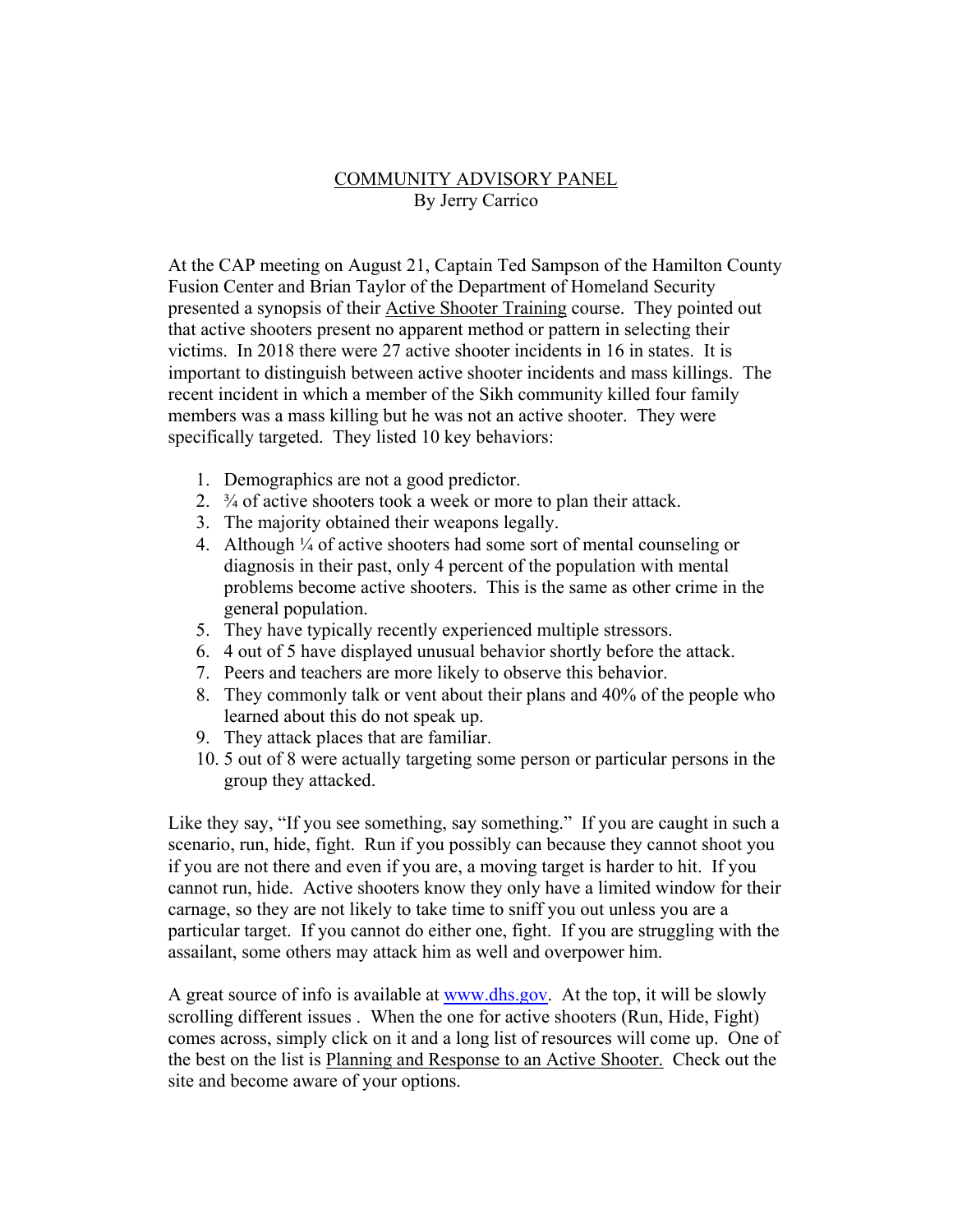## **"get to know your neighbors"**

![](_page_8_Picture_1.jpeg)

# *Fall 2019 Picnic in the Lodge*

## **Wednesday, Oct 2nd; 6-9pm Harmony Lodge**

(Corner of E Epworth & N. Edgewood)

**Special Feature**  Authentic Barbershop Singing

## **Live Music Night**

Calling all local musicians! Open mike is yours until 9ish. Come show off your best talent.

Soft drinks, hamburgers, hotdogs & veggie burgers provided. Bring a potluck dish or something from your garden to share.

![](_page_8_Picture_9.jpeg)

Kids, bring your parents.

All adults, come out for some fun. Your neighbors want to meet you.

![](_page_8_Picture_12.jpeg)